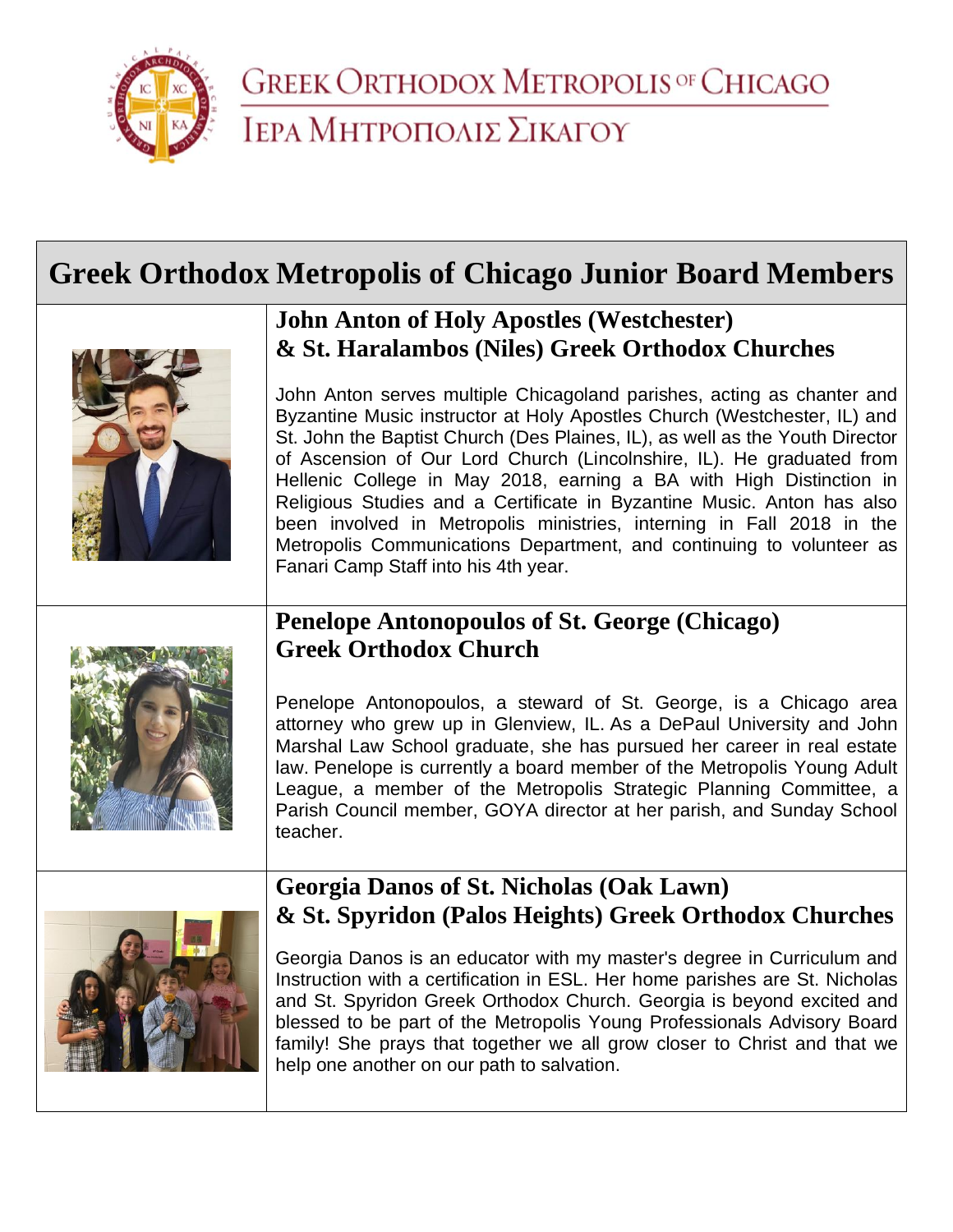

# **Dr. Jenelle Mallios Gialousakis of Annunciation Cathedral (Chicago) & Holy Cross Greek Orthodox Church (Justice)**

Dr. Jenelle Mallios Gialousakis is originally from the suburbs of Chicago. After completing her undergraduate studies in Chicago, she moved to Boston, MA to pursue a Doctor of Optometry degree at the New England College of Optometry. She remained in Boston for her pediatric residency and subsequently took a position at Tufts Medical Center. In 2014, she moved to New York City where she was appointed chief of the Pediatrics department at SUNY College of Optometry. She and her husband recently moved back to Chicago where Dr. Mallios is currently the Associate Clinical Dean and an Associate Professor at Midwestern University's Chicago College of Optometry. Throughout her professional journey, she has remained rooted in her faith through actively participating in parish life including young adult groups. She also served regularly as a counselor at camp Fanari and twice at Ionian Village. Dr. Mallios and her husband enjoy traveling, eating their way through Chicago, and spending time with their 7 nieces and nephews and 6 Godchildren.



#### **Elaina (Argires) Johnsen of SS. Constantine & Helen (Palos Hills) Greek Orthodox Church**

Elaina (Argires) Johnsen is the Director of Human Resources in the West Loop area of Chicago at a pediatric therapy clinic and therapeutic preschool and kindergarten program. While she studied at Illinois State University, Business and Industrial/Organizational Psychology courses were very interesting for her as she enjoys learning about people and how to work with them and help them grow. Elaina loves having new employees start and helping them become acclimated with the company culture. She believes that unlike many other departments within a company, HR has a strong connection to every department. HR knows the ins and outs to every position within the company and what works and what does not. When the Metropolis announced this new initiative, Elaina was eager to learn more about it and how she could bring her experience to this new program. Elaina is honored and privileged to be chosen to serve on the Metropolis of Chicago Young Professionals Advisory Board!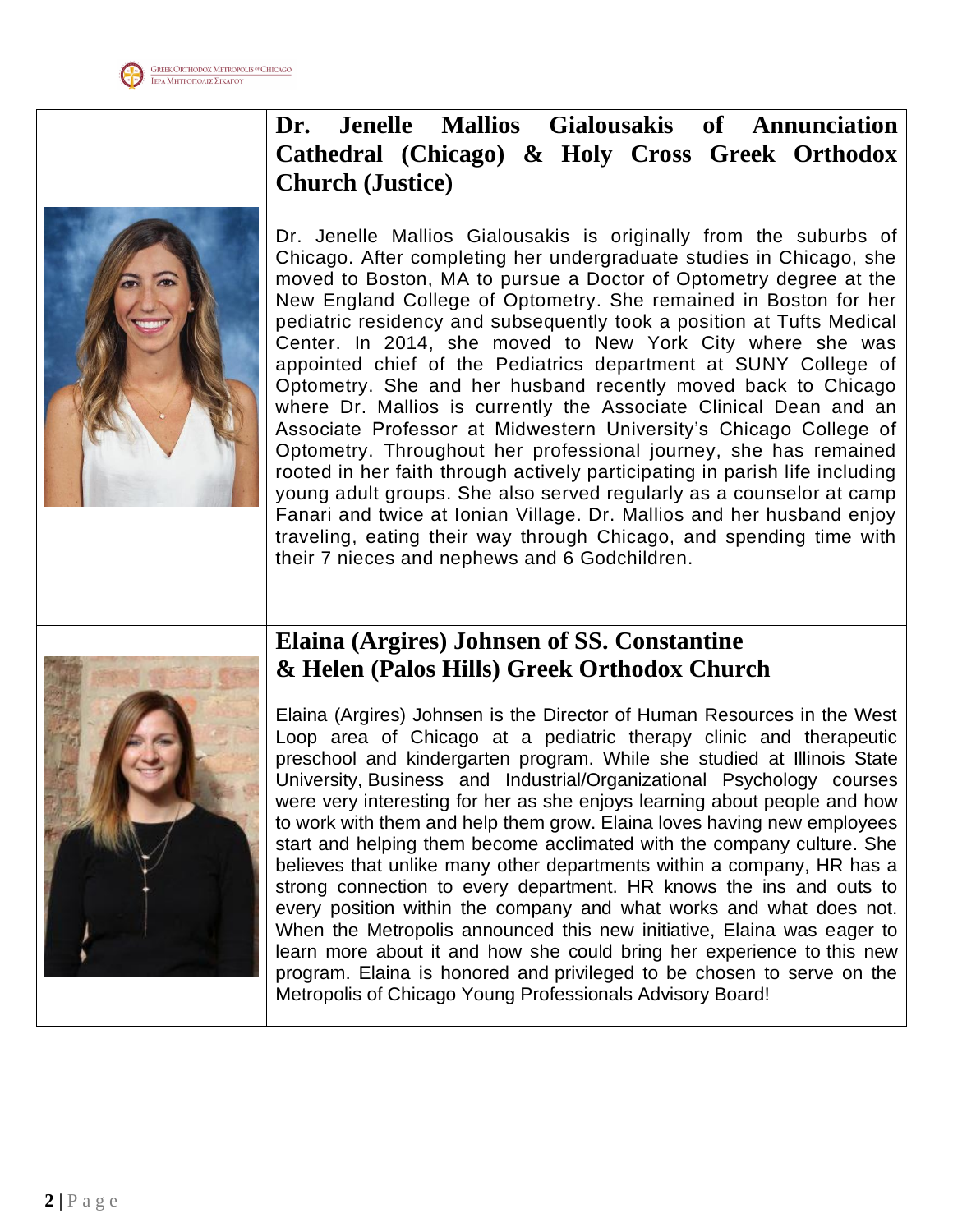

# **Polyxeni Kapsalis of Annunciation (Chicago) Greek Orthodox Cathedral**

Polyxeni Kapsalis is from Frankfort, IL. She graduated from the University of Illinois in Urbana Champaign in 2014 with a Bachelor's of Science in Molecular and Cellular Biology and in 2015 graduated from Rosalind Franklin University with a Master's of Science in Health Administration. Polyxeni works for the University of Chicago as a Senior Financial Analyst for the Office of Clinical Research. She currently is the recording secretary for the Annunciation Philoptochos Society and a coach for Junior Olympics with St. Spyridon in Palos Height. She loves traveling, spending time with her family and friends, reading books, and watching sports. Polyxeni is excited to be part of the Metropolis of Chicago Young Professionals Advisory Board and is optimistic about this new initiative for our Metropolis.

#### **Deanna Kolas of the St. John the Baptist (Des Plaines) Greek Orthodox Church**



While growing up in Rochester, Minnesota, Deanna attended Holy Anargyroi Greek Orthodox Church. She completed her undergraduate degree at the University of Minnesota in Minneapolis and received her master's degree from Loyola University Chicago in Clinical Mental Health Counseling. Deanna is now a Licensed Professional Counselor working with adolescents and adults struggling with eating disorders and with mood disorders such as depression and anxiety. She has been involved in various church ministries throughout her life including GOYA, Orthodox Christian Fellowship, Fanari Camp, Ionian Village, and Project Mexico. Deanna is also currently a board member of the Chicago Young Adult League. She is very excited to be a part of the Young Professionals Advisory Board and serve our Metropolis in this new ministry.



#### **Andegoni Kyros of the St. George (Chicago) Greek Orthodox Church**

Antegoni Kyros is a Registered Dental Hygienist with a Master's Degree in Public Health. Not only is she passionate about serving the community through her profession, but also in her personal life through various church and philanthropic groups. She enjoys Greek dancing, eating mint chocolate chip ice cream, and spending time with family and friends!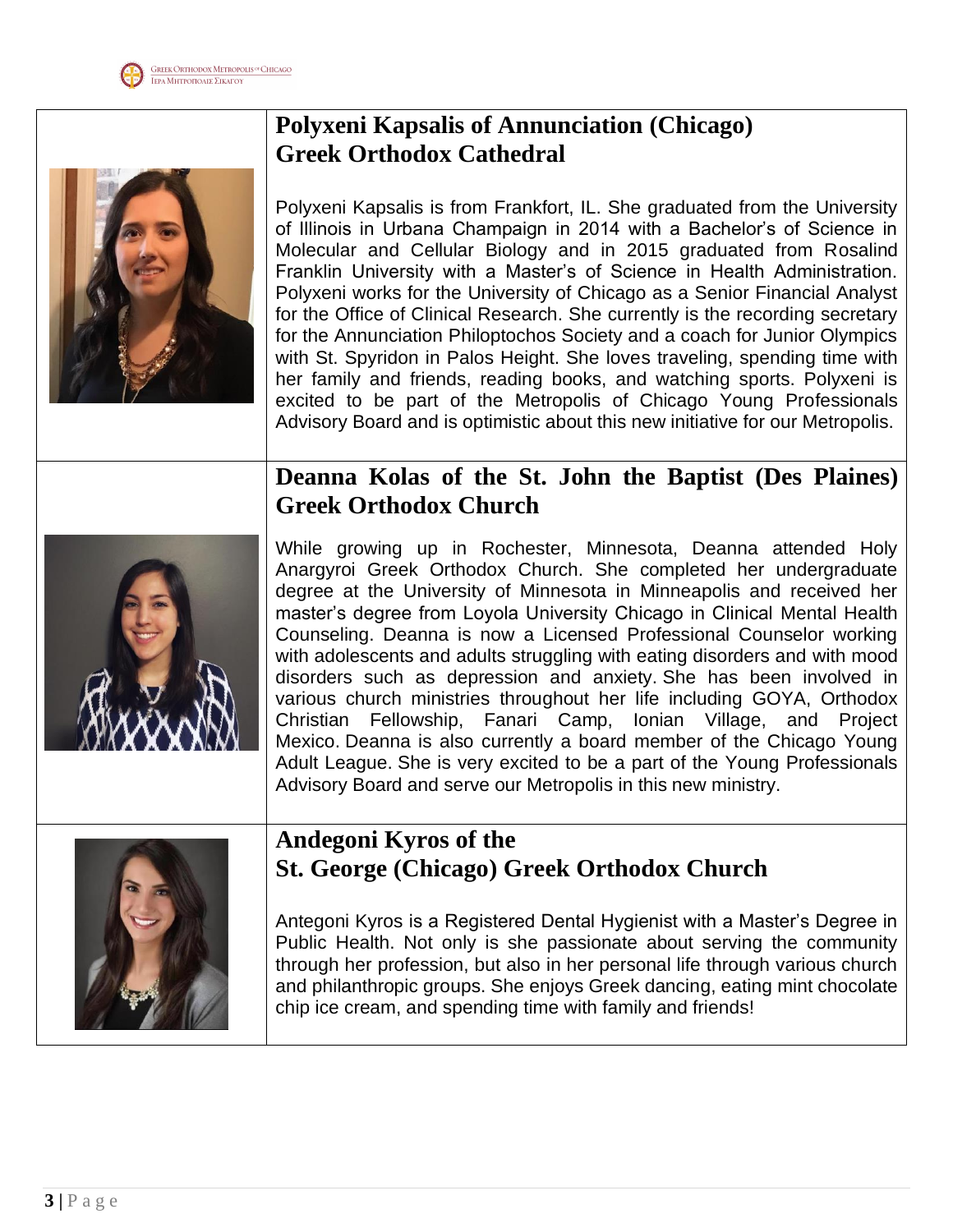

#### **George Lattas of SS. Constantine & Helen (Palos Hills) Greek Orthodox Church**

George Lattas is an attorney whose ongoing law practice in Chicago focuses on commercial real estate matters and corporate/business organization. He started his education at Koraes Elementary School and continued his studies at DePaul University, where he double-majored in Finance (Honors) and Economics as an undergraduate before obtaining a JD/MBA. George has held positions at GE Real Estate as an analyst, in public accounting with Deloitte, where he obtained exposure to complex tax compliance and regulation, and as General Counsel of a real-estate management and development company prior to starting his own practice. George has been named a Rising Star by Superlawyers in 2016, 2017, 2018, and 2019 and Outstanding Young Alumnus by the DePaul University College of Law. He has been featured on Chicago's NBC Channel 5 discussing the legal implications of real estate matters, has taught several collegiate courses, and serves on the Parish Counsel of Sts. Constantine and Helen, the DePaul University College of Law Dean's Advisory Council, the DePaul University College of Law Alumni Engagement Board, and on the boards of other philanthropic organizations.

# **Eleni Manos of St. Demetrios (Elmhurst) Greek Orthodox Church**



Eleni L. Manos, M.S., is a Research Associate at the Ounce of Prevention Fund, working to develop and maintain evaluations of multiple professional development programs. As a research associate, Eleni has been involved in translating research findings and the latest science for lawmakers and the public to support policies and practices that are proven to support young children's learning and well-being. She graduated with her Master's in Applied Psychology from New York University's Steinhardt School for Education, where her research focused on early childhood education and development. Eleni grew up at the church of St. Demetrios Elmhurst, with Rev. Fathers Panagiotis Malamis, and Andrew Georganas. Spending her days at church for church service, Greek school, basketball, dance, and Junior Olympics practice, or J.O.Y or G.O.Y.A. meetings, Eleni's faith grew within her. Today, Eleni remains an active member in the Greek Orthodox faith and community and feels blessed for the opportunity to serve on the Metropolis Young Professionals Advisory Board.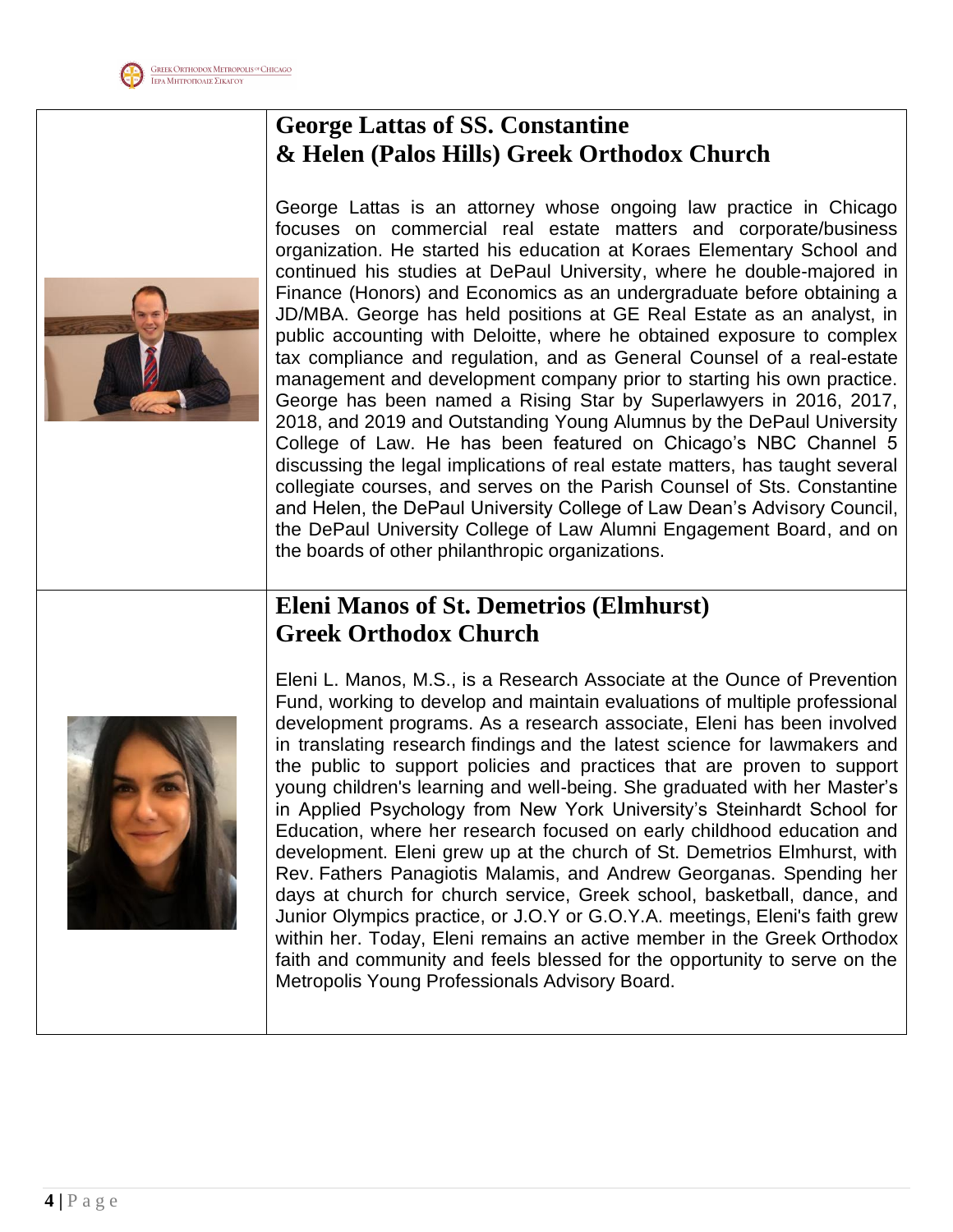### **Yanni Metaxas of Assumption (Madison) Greek Orthodox Church**



Yanni Metaxas is a performer, a musician, a philhellene, and above all else, an Orthodox Christian. He recently graduated from Boston University as a Polytropos award winner with a degree in Mathematics and Modern Greek Studies, and has since done stints at an electronic medical record company and eyewear boutique in Madison, WI. Throughout his life, Yanni has sung with several parishes' Sunday choirs, served behind the altar, and participated in dance troupes, YALs, and Byzantine chanting lessons. Hailing from New York, he considers Chicago a second home where he has spent summers with his godfather and has interned on Wacker Drive. Yanni is ecstatic to work on issues impacting the Chicago metropolis and to help benefit its mission.

# **Kevin Milogos of the Annunciation (Chicago) Greek Orthodox Cathedral**



Born and raised in Oak Brook, Illinois, Kevin has been an active member of the Greek Orthodox community in Chicago throughout his life. As a senior manager in the consulting industry, Kevin has helped CEOs and executive leaders across major North American and global banks formulate and execute transformational strategies designed to strengthen market position, drive revenue growth, and deliver efficient cost structures across business units. He also specializes in launching new businesses and products across a variety of markets for his clients. Kevin holds a degree in Economics from New York University with secondary concentrations in Mathematics and Computer Science, and is eager to bring his skill as well as his love for the Greek Orthodox community to strengthen and grow the Metropolis of Chicago. He currently lives in the city of Chicago, has recently been honored as a Consulting Magazine "35 under 35" recipient in 2019, and serves on the Parish Council of Annunciation Cathedral.



### **James Murphy of Assumption (Town & Country) Greek Orthodox Church**

James Murphy graduated from the University of Missouri in 2018 with a degree in Mechanical Engineering and minors in Aerospace Engineering, Business, and Mathematics and has his sights set on starting an MBA program by Fall 2021. Since graduating, he has been working for Boeing Defense, Space & Security as a Structural Engineer on the F/A-18 program. While in college, James was actively involved in OCF at St. Luke the Evangelist Orthodox Church and held various leadership roles. James also participated in archdiocese programs such as College Conference East and Midwest and IV Next during his time in college. After graduating and returning to St. Louis, James has become more involved in his home parish by taking on a leadership role in YAL, participating in the Greek Dance troupe, and sitting on the Greek Festival Committee.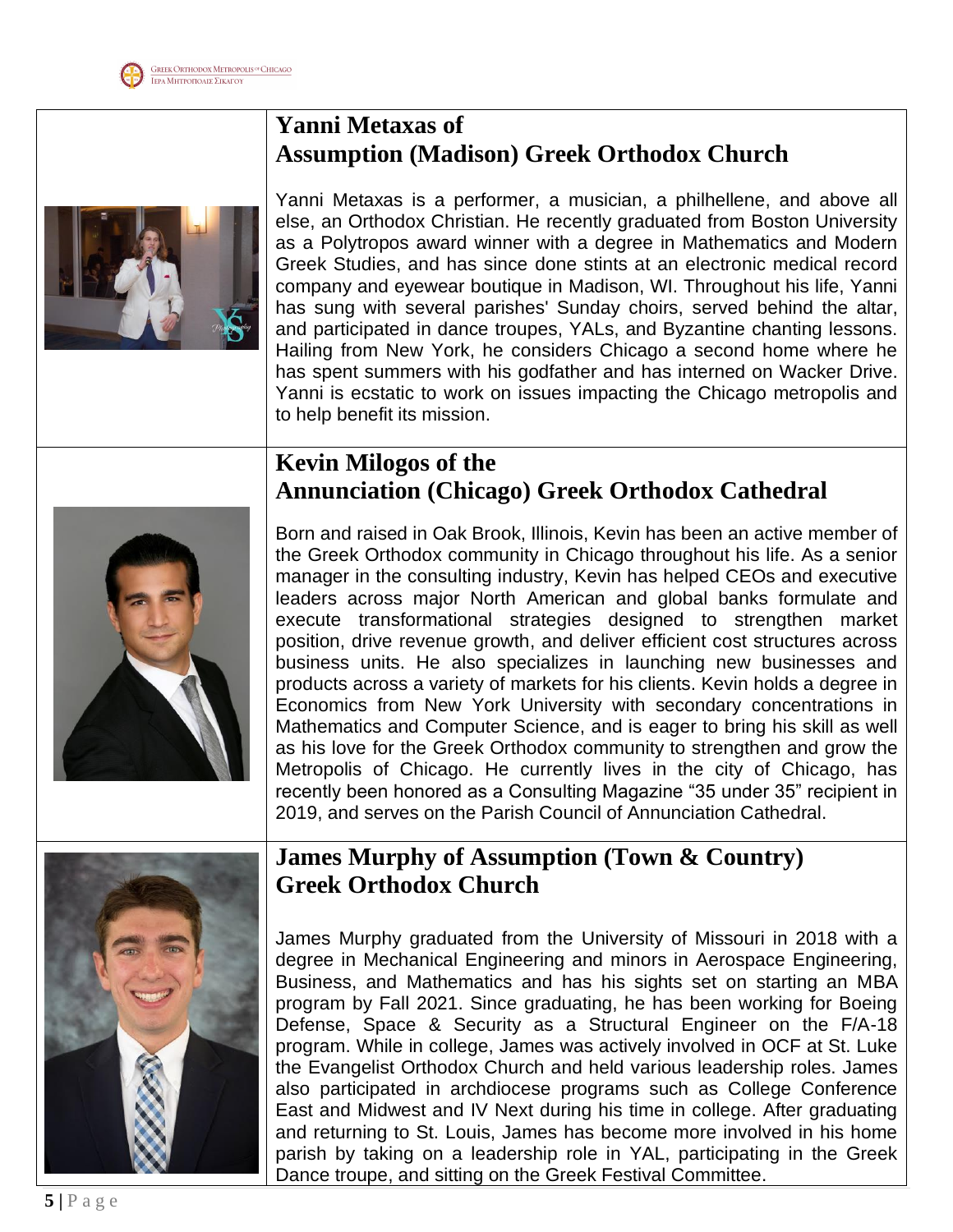

## **Marianne Orfanos of SS. Constantine & Helen (Merrillville) Greek Orthodox Church**

Marianne Orfanos is a member of Saints Constantine and Helen in Merrillville, Indiana. She currently works as a Consultant with the Indiana IEP Resource Center, a group that works to increase knowledge, skills, and capacity of Indiana educators to improve outcomes for students with disabilities. All of her professional work has been in service as a teacher, administrator, and consultant in the education field. She passionately supports the belief that all students deserve to be held to high standards. Marianne is the proud aunt of three nephews and one niece and finds much happiness in watching them grow. In her free time, she welcomes time with friends and looks forward to trips to Disney World!

# **Estelle Pappas of St. John the Baptist (Des Plaines) Greek Orthodox Church**



Estelle Pappas is currently a Marketing Project Manager at Discover Financial Services. She grew up in Park Ridge, IL and her home parish is St. John the Baptist Greek in Des Plaines IL. She attended Loyola Academy for high school and Denison University in Granville, OH for her college years, and graduated with a degree in Communication. She has been a member of the YAL Chicago board for the last three years, as well as the Cristo Rey St. Martin Young Professional Advisory board.

# **Ian Pappas of St. John the Baptist (Des Plaines) Greek Orthodox Church**

Ian Pappas is a consultant at Ernst & Young (EY) where he has focused on strategy for agriculture & technology companies. Within the Chicago Metropolis, Ian is a member of the Young Adult League's (YAL) Executive Board & home parish of St. John the Baptist in Des Planes. Ian is a graduate of Northwestern University where he studied economics and organizational studies and serves on the Loyola Academy President's Leadership Council.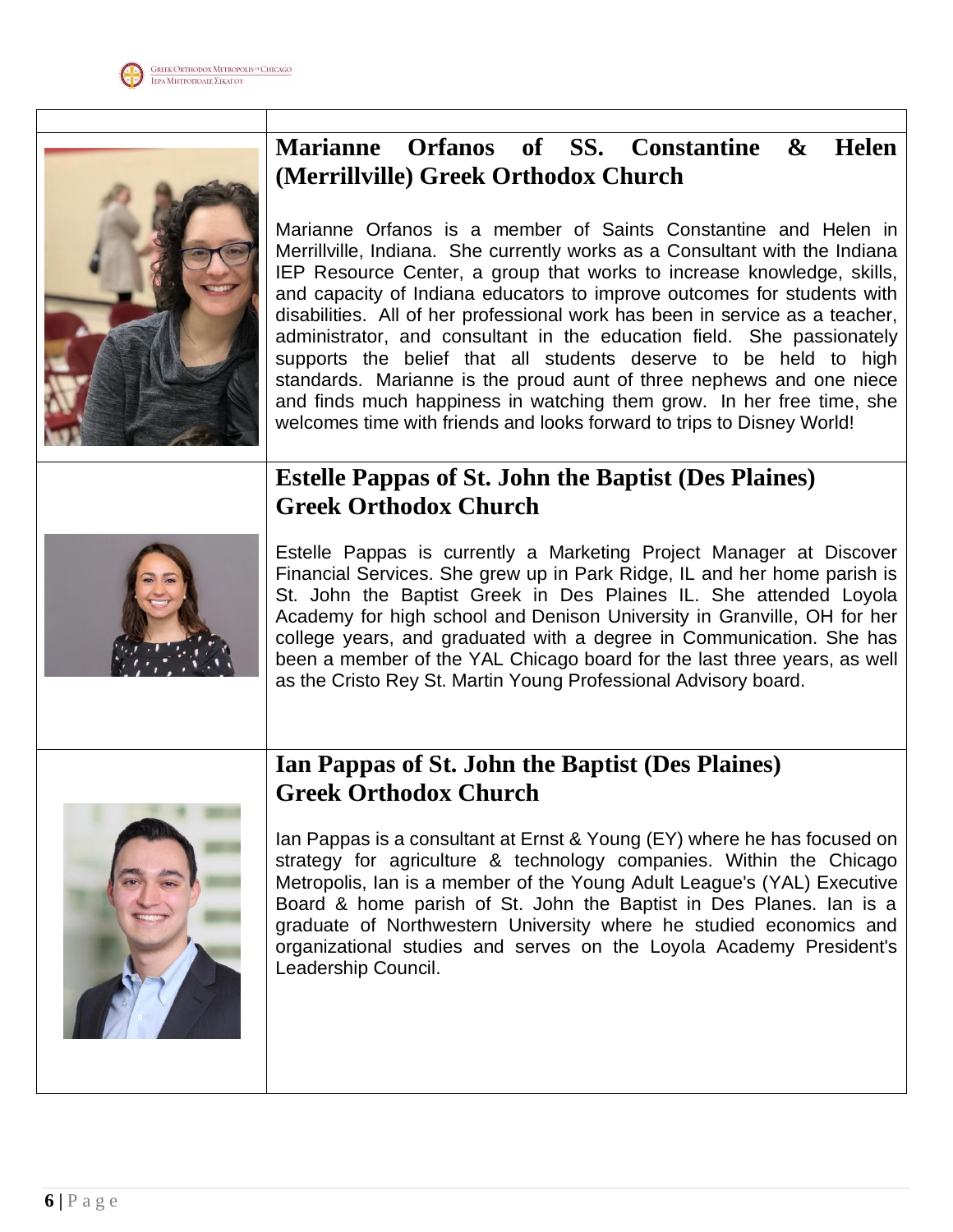





Juliette Stephanie Pirpiris works as an Operations Program Manager for Northrop Grumman Corporation. She graduated from Northwestern University with a Bachelor's degree in Industrial Engineering and International Studies. She enjoys traveling, going to sporting events and concerts, baking, and spending time with her family. Juliette is a member of both the Annunciation Cathedral Chicago and Saints Peter and Paul in Glenview, IL. Her Greek Orthodox faith has been important to her since she was little, and she has enjoyed singing in the choir and teaching Sunday School for six years.

### **Taylor Prodromos of St. George (Chicago) & St. Haralambos (Niles) Greek Orthodox Churches**



Taylor is a financial services attorney and Vice President in the Futures Legal and Compliance Division at an investment bank. She is a graduate of The John Marshall Law School, and also received her Master's in Law in Financial Services from Illinois Institute of Technology—Chicago Kent College of Law. In her free time, Taylor loves to brush up on her former Division III Collegiate Tennis skills, support the National Hellenic Society, a Hellenic organization that promotes cultural engagement and education, and advocates for global Hellenic issues as a Leadership 2030 Fellow with the Hellenic American Leadership Council.



#### **Christine Savas of St. George (Chicago) Greek Orthodox Church**

Christine Savas is a mental health therapist in Chicago, IL where she resides with her loving dog, Paisios. Outside of work and playing with the dog, she enjoys walking to the lakefront, traveling, and eating dessert before dinner. Christine is a YAL Chicago board member as well as an active member of her parish. There, she organizes collection drives, plans events for the young adults, and participates in the Telos Project.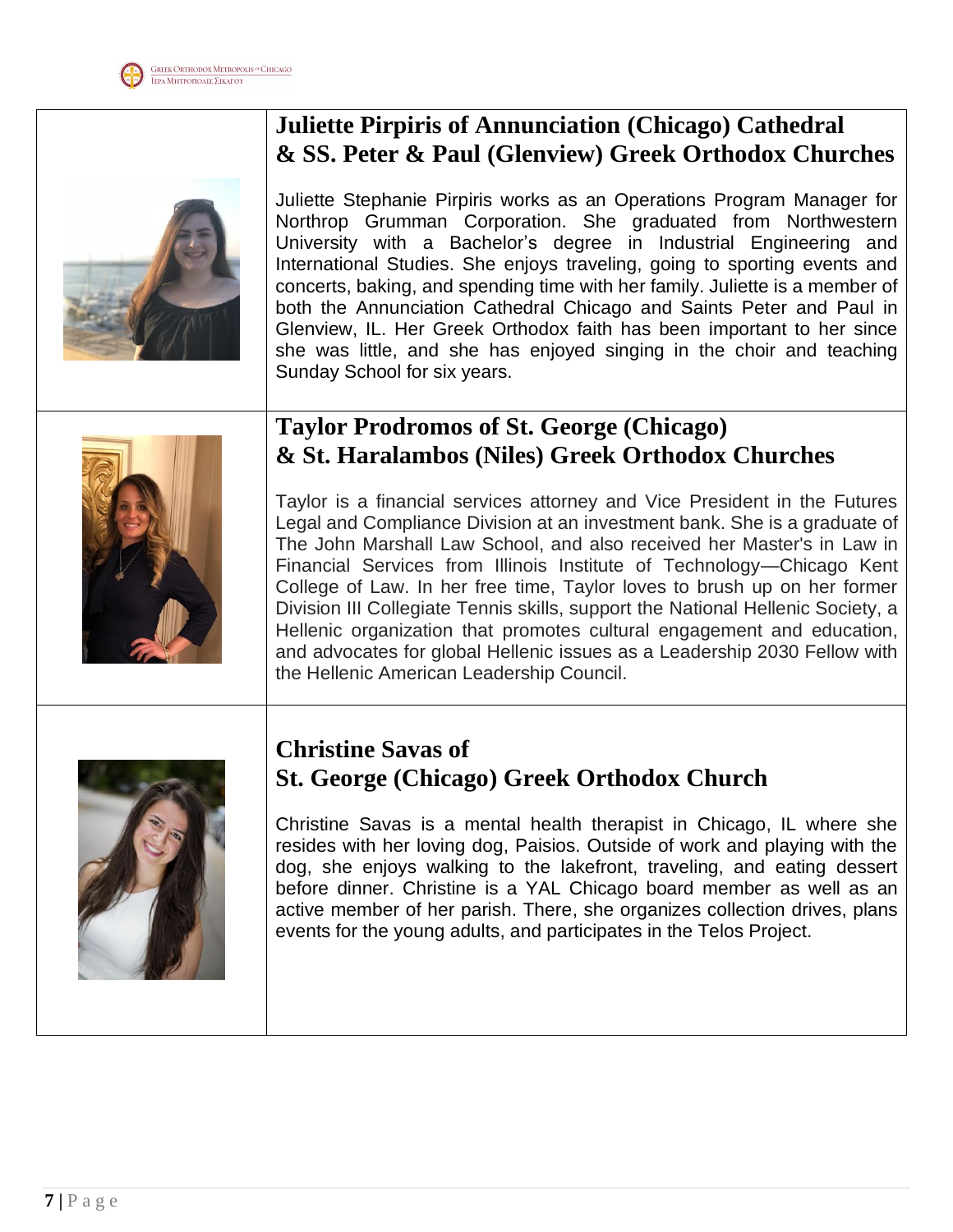

# **Ryan Scannell of St. Spyridon (Sheboygan) Greek Orthodox Church**

Ryan grew up on a dairy farm in rural Wisconsin. After earning Bachelor of Science degrees in Biochemistry and Agricultural Business Management at the University of Wisconsin—Madison, he worked as a food scientist in Chicago and continued his studies at the University of Illinois at Urbana-Champaign, earning a Master of Science degree in Food Science & Human Nutrition. Ryan has since returned to Wisconsin and works in the cheese industry. After much searching, he discovered the Orthodox Christian Church and was chrismated in 2017, taking the name "Patrick." He is a member of St. Spyridon's in Sheboygan, WI and is learning Byzantine chant. Ryan chants Orthros and sings in the choir for Liturgy. Ryan enjoys photography and posts at: [facebook.com/ryanscannellphotography/](https://www.facebook.com/ryanscannellphotography/)

#### **Euthemia (Mia) Shanley of SS. Peter & Paul (Glenview) Greek Orthodox Church**



Euthemia (Mia) Shanley is 25 years old and works as a sales engineer for her family business, Shanley Pump & Equipment. She travels frequently for work and enjoys her time experiencing new things. She graduated from Loyola University Chicago in 2016 with a Bachelor's degree in biophysics and math. She is currently a part time MBA student at Loyola University, Chicago. She loves spending time with her family and friends and enjoys cooking, baking, working out, and exploring our beautiful city of Chicago. She lives in River North and attends St. Peter and Paul Greek Orthodox church in Glenview, IL, where she has been a Sunday school teacher for seven years. Her faith is very important to her and she has enjoyed growing up and being involved in our church.

#### **Demetri Vlahakis of the St. John the Baptist Greek Orthodox Church**



Demetri Vlahakis was born and raised in the northern suburbs of Chicago. His home parish is St. John the Baptist in Des Plaines, IL. He attended Loyola University Chicago, where he studied Finance and Information Systems. Electing to stay local, he is currently working for a trading company in the downtown area. During his free time, you will often find Demetri playing a rec' league sport or Greek dancing. He enjoys a good brainteaser and is always ready to crack a joke and have a good laugh. His favorite holiday is Pascha, because it is the perfect blend of faith, family and food!